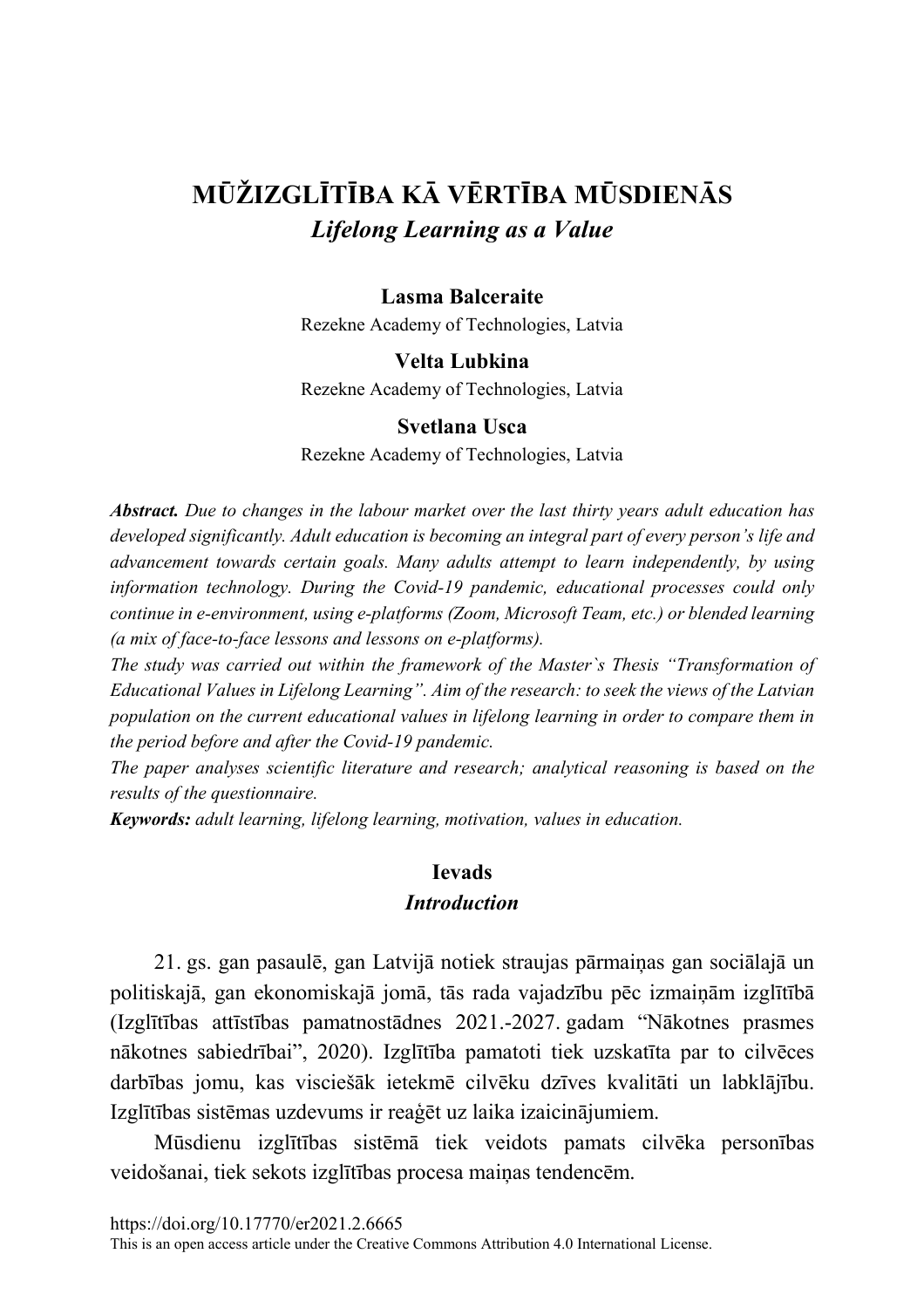Pēdējo trīsdesmit gadu laikā sabiedrības izglītošana ir piedzīvojusi lielas pārmaiņas. Katras nākamās izmaiņas ir bijusi atbilde uz mainīgajiem sociālajiem un tehnoloģiskajiem apstākļiem. Šobrīd izglītība piedzīvo jaunas reformas, kuras pasteidzināja gan Latvijā, gan pasaulē Covid-19 pandēmija. Tas, savukārt, radīja nepieciešamību transformēt izglītības sistēmu, ieviešot mācību procesā informācijas tehnoloģijas, lai pieaugušo izglītība būtu pieejama visā Latvijas teritorijā.

Pētnieku grupa apkopojusi ieguvumus no attālinātajām mācībām t.i. informācijas tehnoloģiju attīstību, darba resursu ekonomija, plašāka izglītības pieejamība (Oliveira, Penedo, Pereira, 2018).

Pētījums veikts maģistra darba "Izglītības vērtību transformācija mūžizglītībā" ietvaros ar mērķi: noskaidrot Latvijas iedzīvotāju viedokli par esošām izglītības vērtībām mūžizglītībā, to salīdzināšanai pirms Covid-19 pandēmijas un pēcpandēmijas posmā.

Rakstā ir veikta zinātniskās literatūras un pētījumu analīze, analītiskie spriedumi balstīti uz anketēšanā iegūtajiem rezultātiem.

# Izglītības vērtības pieaugušo izglītībā **Educational values in adult education**

Mūsdienās cilvēka zināšanas kļūst par valsts stratēģisko bagātību un par galveno ekonomiskās izaugsmes resursu. Pieaugošo izglītība ir nepieciešama dažādu aspektu dēļ, jo ir notikušas demogrāfiskā izmaiņas Eiropā, darba tirgū, un strauja tehnoloģiju attīstība, kur nepieciešamas zināšanas, lai ar tām strādātu (Castaño Muñoz, Redekers, Vuorikari, & Pendija, 2013). Katrs no šiem aspektiem ir tiešā veidā saistīts ar mūžizglītības nepieciešamību 21. gs. un tās attīstību. Zināšanas nodrošina indivīdam personīgo izaugsmi un lielākas iespējas darba tirgū. Mūžizglītības attīstība ir svarīgs ekonomiskās attīstības līdzeklis visos Latvijas reģionos.

Zināšanas ir gan vērtība, gan līdzeklis savas labklājības paaugstināšanai un ekonomikas veicināšanai gan Latvijā, gan pasaulē. Zināšanas ir konkurētspējas līdzeklis, tikai gudra un izglītota sabiedrība spēj pareizi izmantot tehnoloģijas un nodrošināt to ilgtspēju savā labā. Izglītība kopumā, visdažādākās nozarēs ir Latvijas tagadnes un nākotnes vērtība (Austruma, 2009). Pētījuma ietvaros veikta saistošo terminu un izglītības vērtību definīciju izpēte (skat. 1.tab.).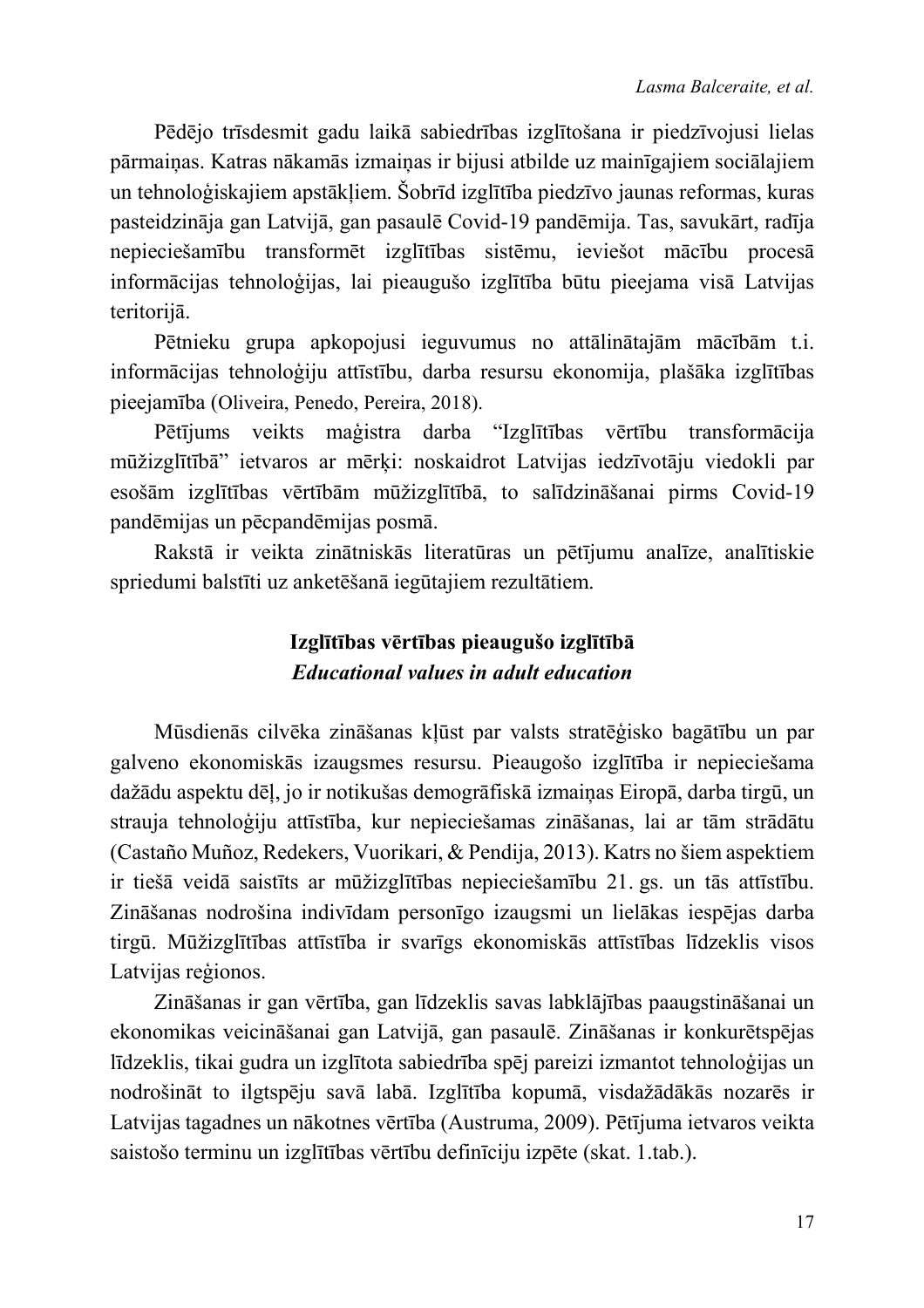### 1. tabula. Izglītības un vērtību definējumi Table 1 Definitions of education and values

| <b>Termini</b>      | Terminu skaidrojumi                                                      |
|---------------------|--------------------------------------------------------------------------|
| Kas ir vērtības?    | Vērtības ir indivīda uzskati, tās attiecas uz vēlamajiem mērķiem.        |
|                     | Vērtības kalpo kā standarti vai kritēriji. Vērtību mijiedarbība veido    |
|                     | indivīda rīcību un lēmumus (Schwartz, S.H., 2017).                       |
| Motivācija          | cilvēka uzvedības virzītājspēks, kas mudina un uztur mērķa               |
|                     | sasniegšanu (Bostrom, E., & Palm, T., 2020).                             |
| Vērtības Latvijas   | Šī likuma mērķis ir nodrošināt katram Latvijas iedzīvotājam iespēju      |
| Republikas          | attīstīt savu garīgo un fizisko potenciālu, lai veidotos par patstāvīgu  |
| Izglītības likumā   | un attīstītu personību, demokrātiskas Latvijas valsts un sabiedrības     |
|                     | locekli (Izglītības likums, 1998).                                       |
| Vērtībizglītība     | Personas pamatvērtību - garīguma, morāles, kultūras, gara un fiziskās    |
|                     | stājas - izkopšana, ģimenes vērtību un nacionālās identitātes            |
|                     | apzināšanās; personas pašapziņas, pašvērtības apziņas, pašrefleksijas,   |
|                     | valodspējas un radošuma izkopšana; iecietības, izlīgumspējas,            |
|                     | līdzjūtības u.c. vispārcilvēcisko spēju attīstīšana; ievirze, motivācija |
|                     | un sagatavošana veiksmīgai profesionālajai karjerai (Izglītības          |
|                     | attīstības pamatnostādnes 2021.-2027.gadam "Nākotnes prasmes             |
|                     | nākotnes sabiedrībai", 2020)                                             |
| Mūžizglītība        | ir izglītības process cilvēka dzīves garumā, kas balstās uz mainīgām     |
|                     | vajadzībām iegūt zināšanas, prasmes, pieredzi, lai paaugstinātu vai      |
|                     | mainītu savu kvalifikāciju atbilstoši darba tirgus prasībām, savām       |
|                     | interesēm un vajadzībām (Pieaugušo izglītība, 2020).                     |
| Pieaugušo izglītība | daudzveidīgs mācību process, kas nodrošina pilngadīgas personas          |
|                     | attīstību un konkurētspēju darba tirgū (Izglītības likums, 1998).        |

Izglītības un zinātnes ministrijas sagatavotajā dokumentā "Izglītības attīstības pamatnostādnes 2021.-2027. gadam "Nākotnes prasmes nākotnes sabiedrībai" tiek norādīts izglītības attīstības virsmērķis - "nodrošināt kvalitatīvas izglītības iespējas visiem Latvijas iedzīvotājiem, lai veicinātu viņu potenciāla attīstību un īstenošanu visa mūža garumā, un lai veidotu viņu spējas mainīties un atbildīgi vadīt pastāvīgās pārmaiņas sabiedrībā un tautsaimniecībā" (2020).

Pētnieces R. Lazarides un D. Raufelder (2021) norāda, ka šobrīd mācīšanās nav tikai jaunu zināšanu iegūšana, bet svarīgas ir arī gūtās emocijas procesa laikā, piemēram, prieks par paveikto un sasniegto, vai tieši pretēji neapmierinātība un garlaicība mācību laikā.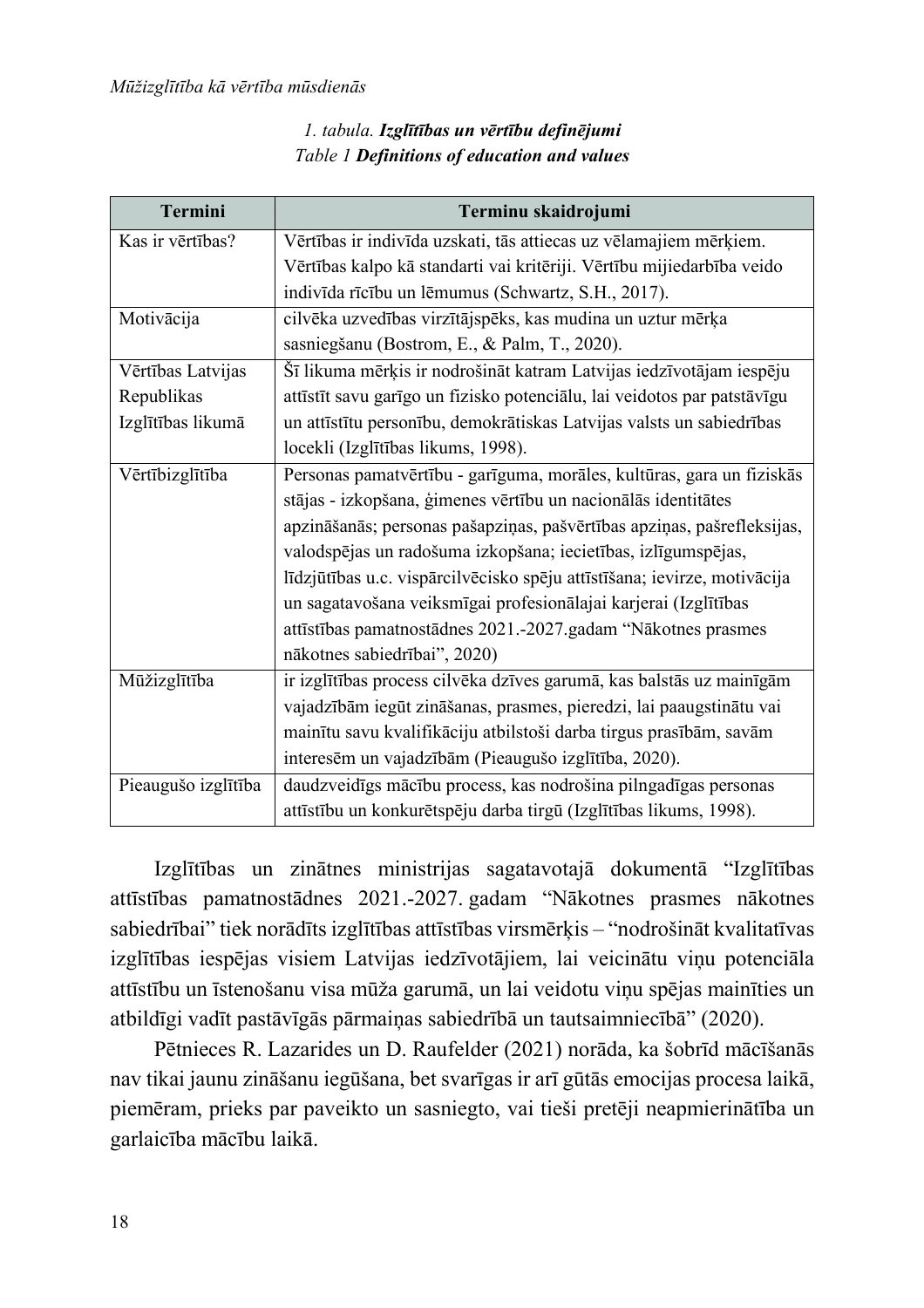Pētījuma ietvaros, veicot publikāciju izpēti un novērošanu pedagoģiskajā darbā, varam secināt, ka pēdējo divdesmit gadu laikā ir notikusi spēcīga izglītības transformācija, kas saskatāms tajā, ka agrāk cilvēki tiecās uz aroda un diploma iegūšanu, tad šobrīd spēcīgu lomu spēlē izglītojamā motivācija un emocijas procesa laikā. Zinātnieku pētījumi (Phan, Ngu, Lins, Wang, & Shi, 2019) norāda uz to, ka skolotāja uzdevums ir rūpēties par katra izglītojamā labsajūtu, lai tas raisītu pozitīvas emocijas, piemēram, atlaide mācībām vai stipendija, kas ir svarīgs faktors mūžizglītībā.

## Mūžizglītības un pieaugušo izglītības transformācija **Transforming Perspectives in Lifelong Learning and Adult Education**

Pieaugušo izglītība ir neatnemama mūžizglītības daļa. Iesaistei pieaugušo izglītībā nav noteikts vecumposms, bet ir iespēja atgriezties izglītības procesā pēc pamatskolas, vidusskolas pabeigšanas, vai pārtraukšanas, vai arī pēc augstākās izglītības ieguves, lai iegūtu jaunas zināšanas, prasmes, kompetences vai pilnveidotu jau esošās.

Mūžizglītība ietver formālo, neformālo un ikdienas mācīšanos, tā ir orientēta uz pieaugušajiem un nodrošina personības attīstību un konkurētspēju darba tirgū cilvēka mūža garumā. Zinātnieku grupa (Castaño Muñoz, Redekers, Vuorikari, & Pendija, 2013) norāda, ka mūžizglītībā ietver visas mācīšanās darbības pēc pamatizglītības apguves, paverot iespējas personai pilnvērtīgi pašrealizēties dažādās jomās vai, piemēram, pārkvalificēties vai celt savu kvalifikāciju.

Šobrīd pasaules kopienas strādā pie tā, lai mūžizglītība būtu pieejama gan kvalificētam, gan mazāk kvalificētam darba spēkam, gan arī, lai tas veidotu taisnīgāku un saliedētāku sabiedrību (Lifelong learning in transformation: promising practices in Southeast Asia, 2017).

Latvijai šobrīd nav skaidras un vienotas sistēmas par mūžizglītības attīstību, šāda sistēma ir nepieciešama, lai sabiedrībai dotu iespēju piemēroties jaunajiem darba tirgus apstākliem, kādā no intervijām bija norādījis Saeimas deputāts M. Luksa (2020). Šobrīd valstij ir ievērojami vairāk jāvērš uzmanība uz pieaugušo izglītības veicināšanu, lai valsts un katrs indivīds varētu atkopties pēc sekām, ko izraisīja Covid-19 pandēmija. Tāpat valsts uzdevums ir iesaistīt darba tirgū darbiniekus, kuri zaudēja darbu pandēmijas dēļ, tādēļ ir jābūt izstrādātai stratēģijai, lai efektīvi izmantotu cilvēku prasmes darba vietās.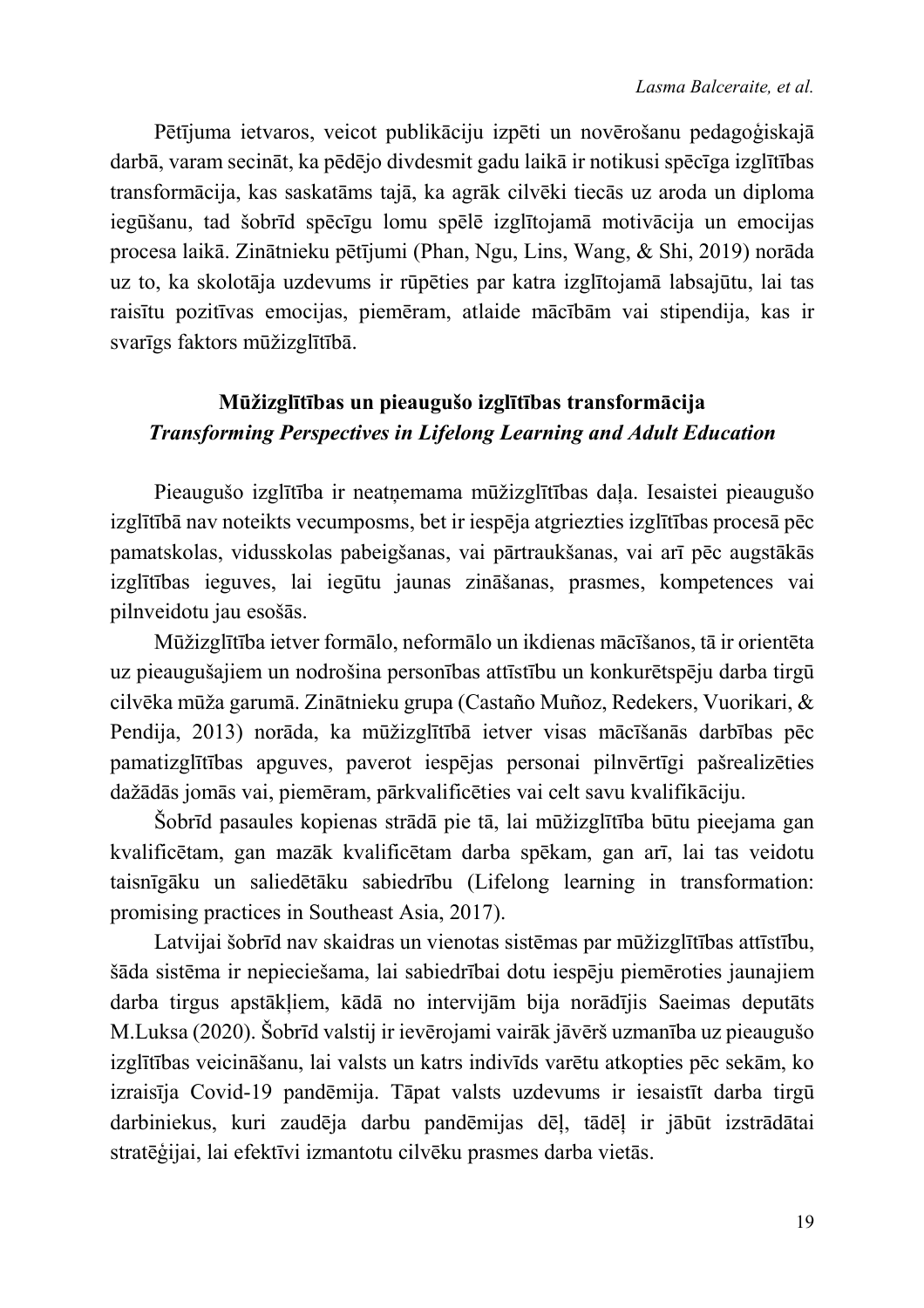#### Mūžizglītība kā vērtība mūsdienās

Katram izglītojamajam ir savs motīvs, kādēļ vēlas paplašināt esošās prasmes vai iegūt jaunas. Pētījumā "Nodarbināto pieaugušo ar zemu kvalifikāciju efektīvākas iesaistes mācībās izvērtējums" (2020) tiek uzsvērts, ka galvenie ieguvumi no mācībām ir jaunas darba vietas atrašana, paaugstinājums amatā, lielāka darba samaksa un jauni darba pienākumi. Daļai pieaugušo izglītošanās sniedz iespēju labāk izpildīt savus darba pienākumus, personīgie ieguvumi, uzlabojums ikdienas dzīvē un jaunas iespējas personīgā biznesa veidošanā. Savukārt, daļai pieaugušo motivāciju mācīties rada darba devēja uzslava vai atzinības izteikšana.

Daļa pieaugušo izglītoties izvēlas, lai attīstītu un pilnveidotu savu personību. Tomēr daudzos gadījumos izglītojamie apgūst jaunas prasmes, lai turpinātu savu karjeru vai nezaudētu esošo darbu.

Lai pārtrauktu Covid-19 pandēmijas izplatību, daudzās valsts iestādēs, uzņēmumos un izglītības vietās tika ieviesta jauna politika, proti, strādāt no mājām - attālināti. Vairākos pētījumos tika atklāts, ka Covid-19 pandēmija būtiski ir ietekmējusi izglītības nozari (Efriana, 2021). Par galveno mācību metodi tika izmantota tiešsaistes mācīšanās pieeja. L. Efriana (2021) norāda, ka Covid-19 pandēmijas apstāklos šī metode varēja būt risinājums, lai mācību process varētu turpināties. Pandēmijas laiks pierādīja, ka arvien vairāk ikdienas darbus, tai skaitā apmācības var veikt attālināti.

Neskatoties uz to, ka ne vienmēr ir sarežģīti veicamie uzdevumi, tomēr izmantojot jaunās tehnoloģijas, cilvēkiem ir jābūt atbilstošām prasmēm, lai ar tām rīkotos. Pētījumā "Launch of the 2019 Skills Outlook: Thriving in a Digital World" Eiropā tikai Beļģija, Dānija, Somija, Nīderlande, Jaunzēlande, Norvēģija un Zviedrija apsteidz citas valstis digitalizācijas jomā. Te iedzīvotājiem ir labas prasmes un labs atbalsts mūžizglītības sistēmai, kas lauj viniem maksimāli izmantot visas priekšrocības, ko dod digitalizācija. Savukārt, Itālijā, Lietuvā, Slovākijā cilvēkiem bieži trūkst pamatprasmes, lai varētu darboties digitāli (2019). Latvijā, salīdzinot ar citām OECD valstīm, pieaugušo digitālās prasmes ir vērtējamas kā zemas (Pieaugušo digitālās, tehnoloģiju, un valodu prasmes: to attīstīšanas iespējas un izaicinājumi Latvijā", 2021), ko apliecina arī Zinojums par Latvijas produktivitāti (2020), kurā secināts, ka Latvijā ir viens no augstākajiem iedzīvotāju īpatsvariem dažādu vecumu grupās, kuriem ir zems vispārējo digitālo prasmju līmenis.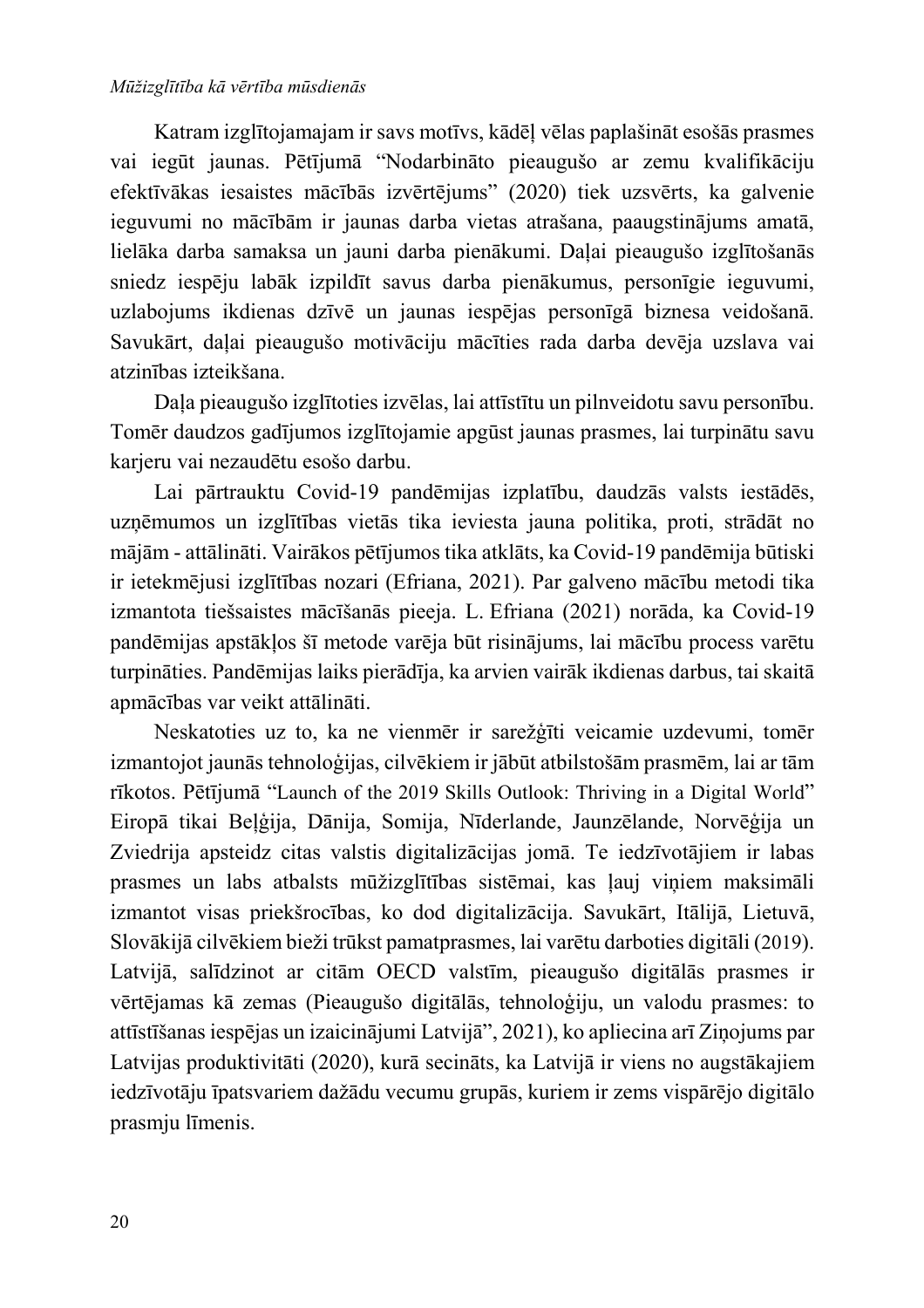Lai Latvijas darba tirgus spētu attīstīties, ir nepieciešami speciālisti, kas gatavi visu laiku pilnveidot savas prasmes un apgūt jaunas. Iepriekš minētajā ziņojumā norādīts, ka vairāk kā trešdaļa pieaugušo nepiedalās un arī nākotnē neplāno piedalīties pieaugušo izglītības aktivitātēs (2021). No pieaugušo izglītības jābūt ekonomiskam pienesumam Latvijas darba tirgū. Šobrīd nav veikti pētījumi, cik liels būtu IKP, ja visas personas, kas ir ar zemu kvalifikāciju vai bez tās pilnveidotu vai apgūtu jaunas un tās pielietotu darba tirgū.

Latvijas Republikas Saeimas izdotajā zinojumā "Pieaugušo digitālās, tehnoloģiju, un valodu prasmes: to attīstīšanas iespējas un izaicinājumi Latvijā" (2021) tiek secināts, ka veiktie pasākumi palielināt pieaugušo dalību izglītībā Latvijā ir zemi, tas nozīmē, ka pieaugušie nav bijuši gatavi mainīt savus paradumus, lai apgūtu jaunas prasmes. M. Luksa norāda, ka iedzīvotāju motivāciju mācīties iespējams varētu paaugstināt, veidojot individuālu pieeju katram, t.i. personiski uzrunājot mazkvalificētus darbiniekus vai darba meklētājus, kā arī sniedzot atbalstu karieras attīstībā (2020). Pētījumā "Nodarbināto pieaugušo ar zemu kvalifikāciju efektīvākas iesaistes mācībās izvērtējums" (2020) tiek secināts pieaugušajiem ir nepieciešama konsultācija, lai noskaidrotu piemērotāko mācību programmu un, otrkārt, ir nepieciešams nozīmīgs atbalsts no darba devējiem mācībām un tādu mācību norises organizācija.

# Pētījuma metodoloģija **Research methodology**

### Pētījuma dalībnieki

Pētījumā piedalījās respondenti vecumā no 25 līdz 70 gadiem, vidējais vecums 40 gadi. Vecuma posmā no 25 līdz 34 gadiem piedalījās 40 % no kopējā respondentu skaita, no 35 līdz 44 gadi  $-34$ %, no 45 līdz 64 gadi  $-25$ % un no 65 gadi līdz 70  $-1$  %.

Kopējais respondentu skaits 389, no kuriem 70,4 % ir sievietes un 29,6 % vīrieši, pēc tautība 91 % ir latvieši, 7,2 % krievi un 1,8 % cita. Veiktajā pētījumā tika aptverta visa Latvijas Republika, t.i. no galvaspilsētas aptaujā piedalījās 29 % respondenti, no Rīgas reģiona 18,8%, no Vidzemes 13,1%, no Kurzemes 12,9%, no Zemgales 12,9 % un Latgales 13,4 %.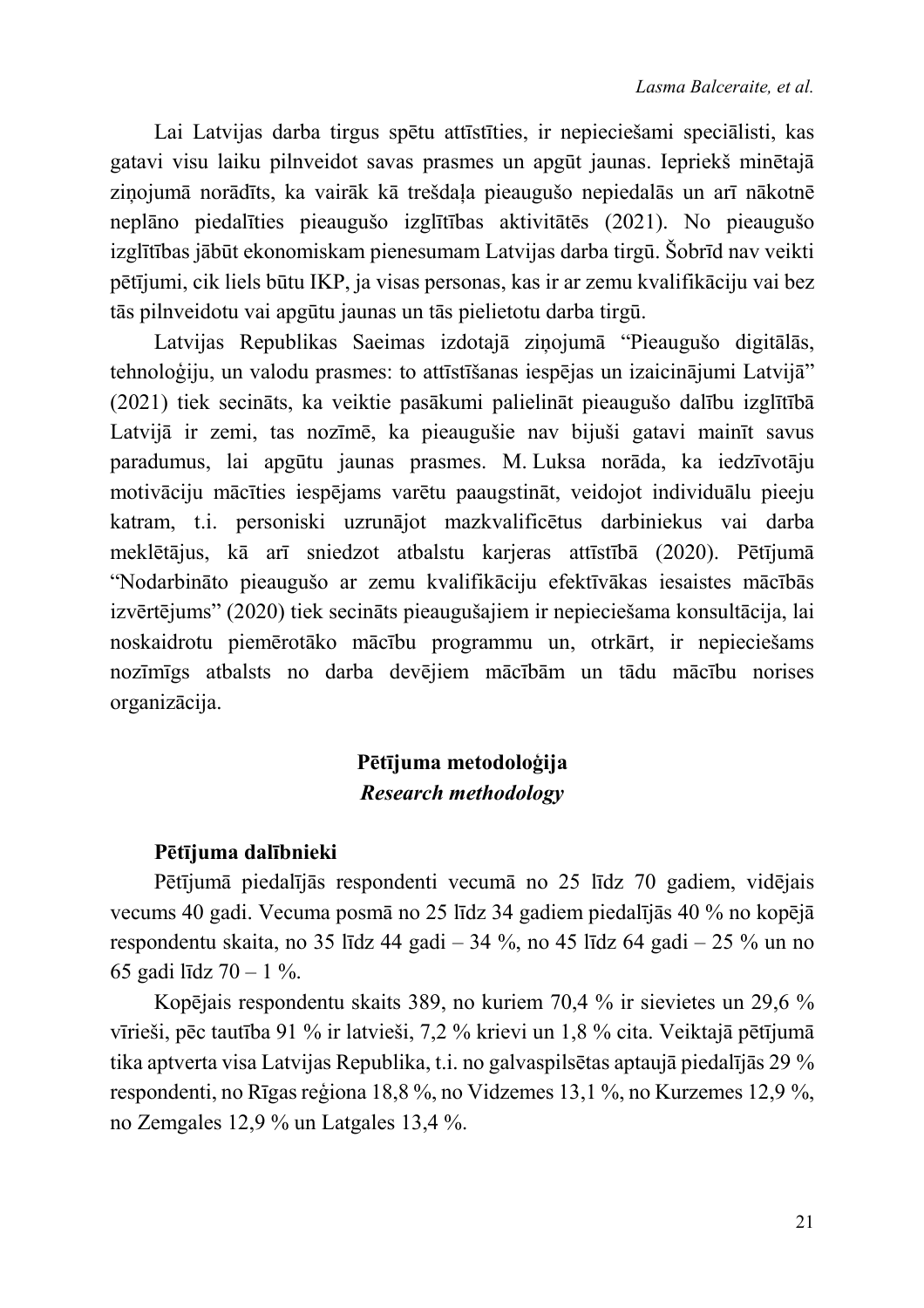No kopējā respondentu skaita augstākā izglītība ir 68,1 %, profesionālā vidējā izglītība 17,5 %, vidējā izglītība 12,6 %, pamatizglītība 1,3 % un sākumskola vai nepabeigta pamatskola 0,5 %.

Esošajā darba vietā strādā līdz vienam gadam 7,2 % no kopējā respondentu skaita, no viens līdz divi gadi 8,7 %, no diviem līdz pieciem gadiem 22,1 %, no pieciem līdz 10 gadiem 21,1 %, vairāk kā 10 gadi 35,5 %, savukārt, šobrīd nav darba attiecībās 5,4 %.

#### Instrumentārijs

Anketa tika izveidota no 25 jautājumiem, kas tika sadalīti divos blokos. Pirmajā blokā tika uzdoti jautājumi, kas saistīti ar attieksmi pret esošām izglītības vērtībām, to salīdzināšanai pirms Covid-19 pandēmijas un pēc Covid-19. Otrajā blokā respondenta demogrāfiskie dati, izglītību, darbības jomu un nodarbinātību.

#### Pētījuma ierobežojumi

Aptauja tika izveidota interneta aptaujas vietnē Google Forms, un interneta saite uz šo aptauju tika publicēta dažādos sociālajos tīklos laika posmā no 2021. gada aprīla līdz jūnijam. Šāda pieeja lauj aptvert plašu respondentu loku, tomēr jānem vērā, ka piedalās tie, kuri ir aktīvi sociālajos tīklos. Mazaktīvo respondentu grupa netiek aptverta. Iegūtie rezultāti iezīmē tendences.

### Pētījuma rezultāti **Research results**

Pētījuma ietvaros tika veikta anketēšana, kas pēc būtības ir subjektīva datu ieguves forma, tomēr ar šo metodi ir iespējams apzināt sabiedrības daļas viedokli. Aptaujas mērķis bija noskaidrot Latvijas iedzīvotāju viedokli par esošām izglītības vērtībām mūžizglītībā, to salīdzināšanai pirms Covid-19 pandēmijas un pēcpandēmijas posmā. Aptaujā iegūtie dati sniedz atbildes uz pētījuma mērķī izvirzītajiem uzdevumiem par mūžizglītības vērtībām.

Būtisks faktors pieaugušo izglītības apguvei ir dzīves vieta, jo nokļūšana līdz mācību vietai ir izšķiroša tam vai izglītojamais būs gatavs laika resursa ziņā un finansiālā sākt un pabeigt izvēlēto mācību programmu. Veiktajā aptaujās tika noskaidrots, ka no kopējā respondentu skaita pilsētā dzīvo 72,5%, ciemā – 18,8% un viensētā  $-8.7$ %.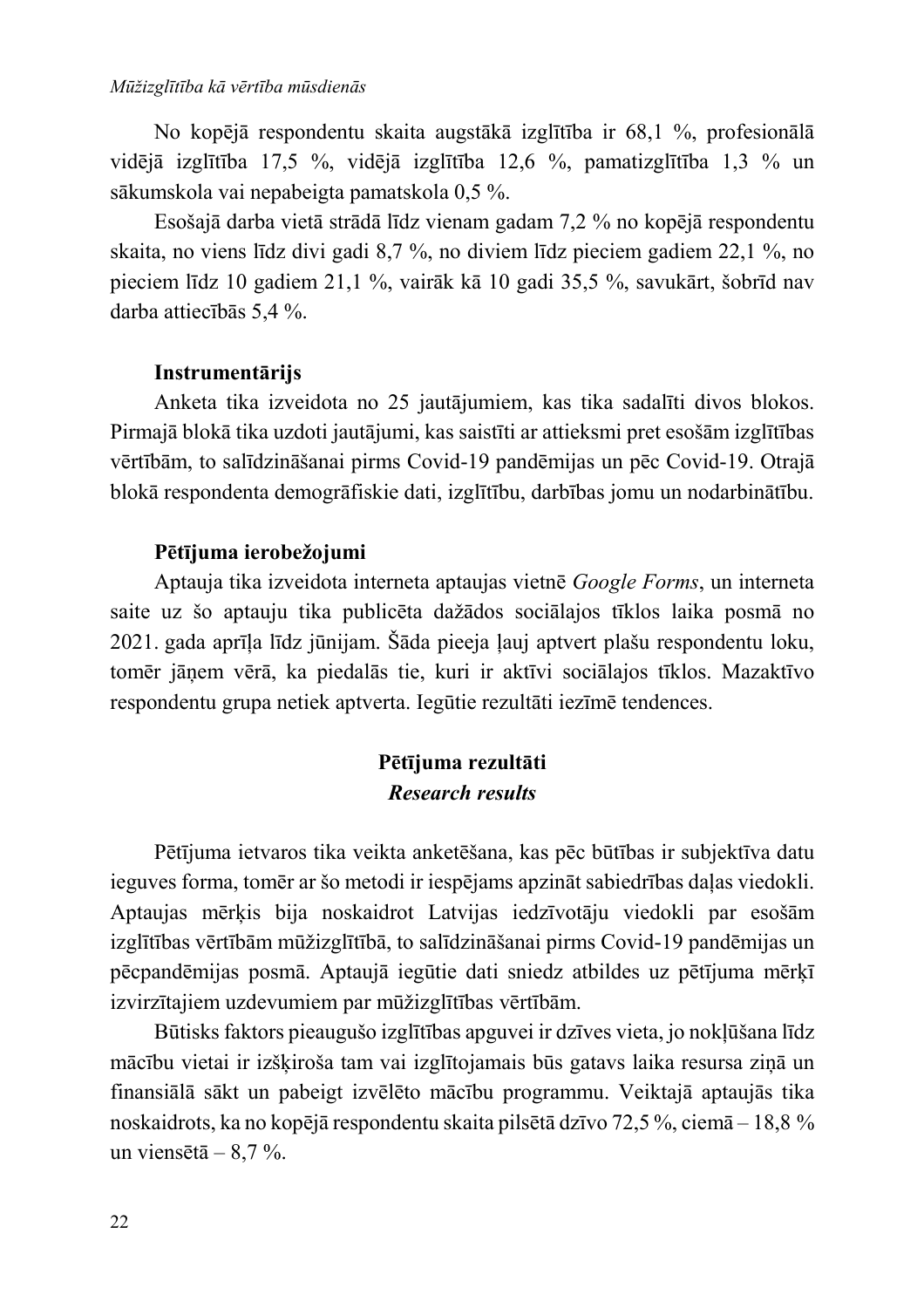Pētījums parādīja, ka pieaugušie izvēlas mācīties dažādu motīvu vadīti. Respondentiem tika uzdots jautājums "Kādi ir ieguvumi no izglītības?"



1. attēls. Ieguvumi no izglītības (gadījumu skaits, aptaujas dati) Figure 1 Advantages of education (number of cases, survey data)

Iegūtie aptaujas dati ļauj secināt, ka 86,9 % respondenti uzskata, ka, iegūstot izglītību, pastāv lielākas iespējas darba tirgū, 59,1 % ir norādījuši, ka pastāv lielāka iespēja ienākumu gūšanai un 50,1 % norādīja, ka tiek paaugstināta sava labklājība. Kopumā var secināt, ka lielākoties pieaugušies izvēlās mācīties, lai iegūtās prasmes varētu pielietot darba tirgū, kas nodrošinātu augstāku atalgojumu.

No anketēšanas rezultātiem tika noskaidrots, ka mazāk kā puse, t.i., 39,8 % no visiem respondentiem, strādā darbības jomā, kurā ir iegūta izglītība, vairāk kā ceturtdala no kopējā respondentu skaita ir norādījuši, ka nestrādā jomā, kurā tika iegūta izglītība, savukārt, 5,4 % nav iegūta profesija. Savukārt uz uzdoto jautājumu "Vai Jūsu esošās prasmes atbilst darba tirgus prasībām?" apstiprinoši atbildēja 42,4 %, savukārt, "drīzāk jā" norādīja 51,2 % un drīzāk neatbilst un neatbilst – 6,4 % respondentu. Tas dod iespēju secināt, ka ne visi, kas ieguvuši arodizglītību, vidējo profesionālo vai augstāko profesionālo izglītību, strādā attiecīgajā jomā.

Saeimas zinojumā par "Pieaugušo digitālās, tehnoloģiju, un valodu prasmes: to attīstīšanas iespējas un izaicinājumi Latvijā" (2021) tika norādīts, ka viena trešā dala pieaugušo nekad nav izglītojušies pēc pamatizglītības vai vidusskolas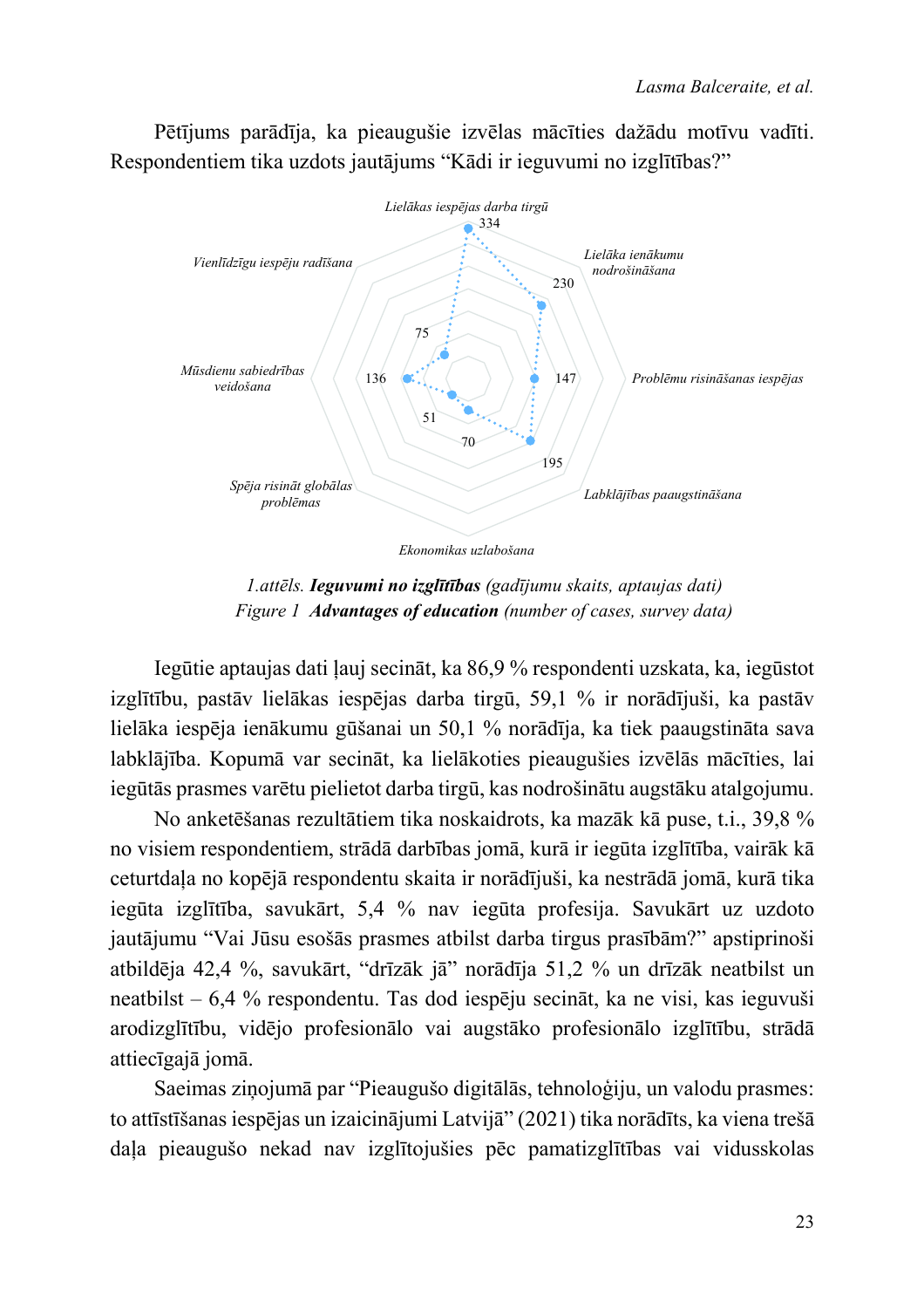#### Mūžizglītība kā vērtība mūsdienās

iegūšanas un to neplāno darīt tuvākajā laikā. Lai noskaidrotu respondentu aktivitāti par iesaisti pieaugušo mācībās, tika uzdots jautājums, vai līdz Covid-19 pandēmijai un pandēmijas laikā to ir darījuši. No iegūtajiem datiem var secināt, ka 60,4 % ir iesaistījušies apmācībās, 29,5 % respondentu nebija tāda iespēja, savukārt, 11,1 % respondentu norādīja, ka to nevēlējās.

Lai celtu darba ražīgumu darba vietā, darbiniekiem nepārtraukti ir jāpaaugstina savas kompetences, tādēļ ne tikai darbiniekam, bet arī darba devējam jāmekļē iespējas un risinājumi, kā to efektīvāk izdarīt. Daudzi respondenti, kas bija darba attiecībās strādājot klātienē vai attālināti Covid-19 pandēmijas laikā cēla un pilnveidoja savas prasmes un kompetences dažādās jomās (informāciju un telekomunikācijas jomā - 34,2 %, svešvalodas - 18,3 %, savā profesijā - 45,2 %, jauna profesija – 15,4 %, personīgās prasmes un sociālās kompetences – 33,2 %, paplašināja savu redzes loku - 41,9 %). Vairāk kā puse respondentu izvēlējās pilnveidot prasmes vai iegūt jaunas pēc paša iniciatīvas, savukārt, 26,5 % to darīja gan pēc savas un darba devēja iniciatīvas, 5,1 % iesaistījās mācībās, pēc darba devējs iniciatīvas, savukārt 16,5 % norādīja, ka netika pilnveidotas prasmes vai iegūtas jaunas Covid-19 ārkārtējās situācijas laikā.



2. attēls. Iemesli, kas atturēja no iesaistes pieaugušo mācībās Covid 19 laikā (gadījumu skaits, aptaujas dati) Figure 2 Reasons that discouraged adult learning during Covid 19 (number of cases, survey data)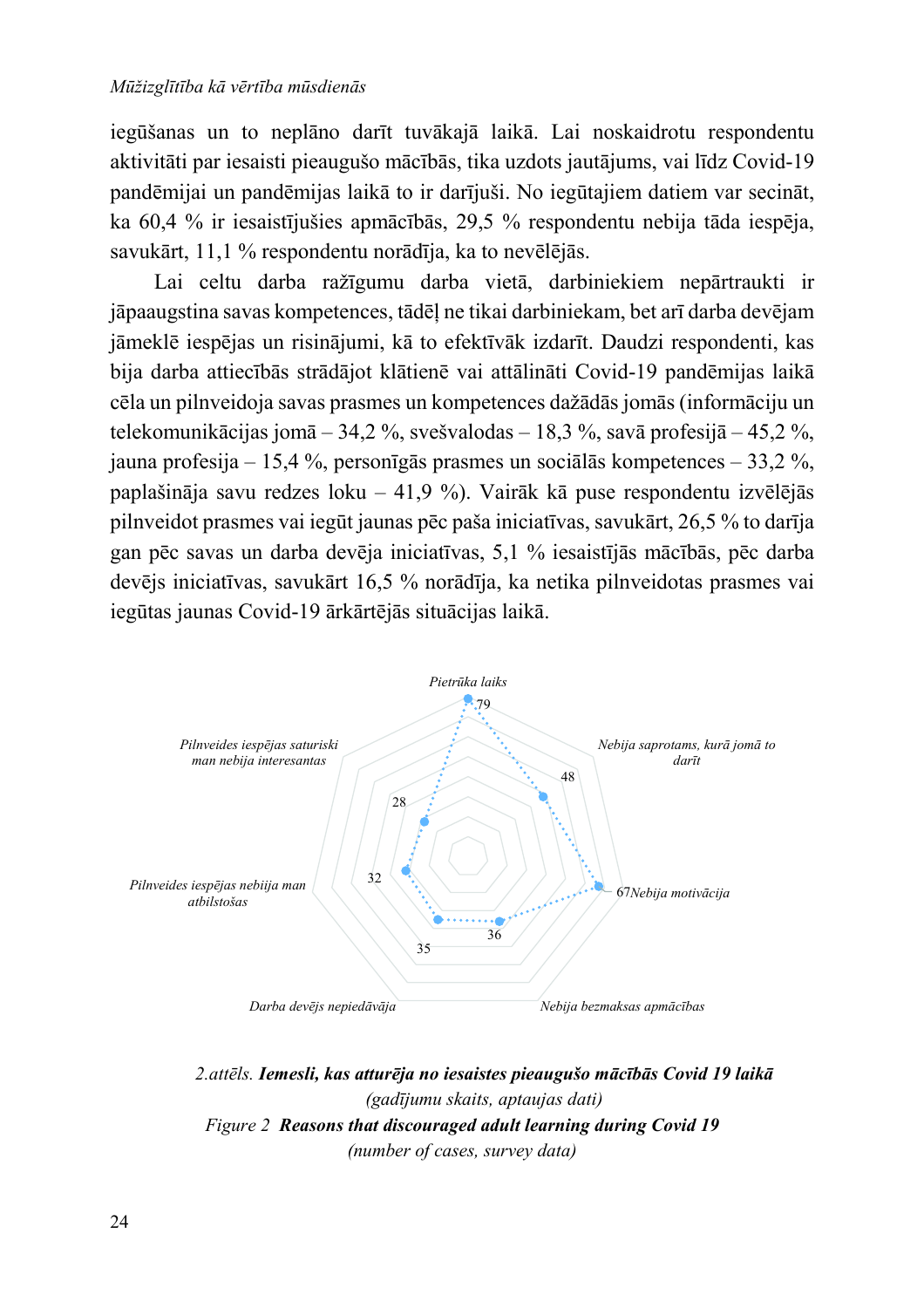Iegūtie dati norāda, ka prasmju pilnveidošanai un jaunu iegūšanai galvenais škērslis bija laika trūkums, ko norādīja vairāk kā piektdala, t.i. 20,3 % no visiem respondentiem, un motivācijas trūkums 17,2%. Lai iesaistītos pieaugušo izglītībā ir jābūt motivācijai to darīt, tā var izpausties kā iekšējā (pašvērtējuma celšana, atzinība) vai/un ārējā (amata paaugstinājums, algas paaugstinājums). Autori D. Mallows un J. Litser (2016) savā pētījumā ir norādījuši, ka viens no veidiem, kā panākt plašāku iesaisti pieaugušo izglītībā, ir cieši sasaistīt piedāvājumu ar motivāciju.

Respondenti norāda apgūt jaunas prasmes un iemanas galvenokārt motivē tas, ka var iegūt vairāk zināšanu par to, kas interesē 72,5%, ir vēlme iegūt ikdienā noderīgas zināšanas un prasmes 57,3%, sevis pilnveidošana kā personību 58,1% un celt savu pašvērtējumu 45,8 %. Pētījumos norāda, ka pieaugušos vairāk motivē pašizaugsmes iespējas, intereses un vēlme mācīties (Mirke & Cakula, 2019), kas anketēšanā arī apstiprinājās.

Dalai respondentu ir svarīgi mācību laikā veidot jaunus kontaktus 36,8 % un uzturēt komunikāciju 32,1 %. Nedaudz mazāk kā puse, t.i. 47,3 %, norādīja, ka svarīgi ir iegūt dokumentālu apliecinājumu par apmeklētajiem kursiem vai semināriem. 37,5 % respondentu norādīja, ka cēla savu kvalifikāciju, lai labāk veiktu savus darbu pienākumus, aptuveni trešdala vēlas palielināt iespēju dabūt jaunu darbu, savukārt, 14,7 % samazināt riskus zaudēt to. Vairāk kā piektdaļa norādīja, ka jaunas vai papildus zināšanas un prasmes ir nepieciešamas, lai uzsāktu savu biznesu.

Covid-19 pandēmijas laikā darba un izglītības process lielākoties tika organizēts attālināti. Tiešsaistes mācības ir tiešā veidā vērstas uz interneta tehnoloģiju izmantošanu, kas ir ļoti atkarīgas no to pieejamības (Efriana, 2021). Centrālās statistikas pārvaldes dati liecina, ka mājsaimniecībās interneta pieejamība katru gadu turpina pieaugt. 2019. gadā 85,4 % mājsaimniecībās bija pieejams internets (Turpina pieaugt interneta izmantošana mājsaimniecībās, 2019). Tādēļ var uzskatīt, ka Latvijas infrastruktūra ir pietiekami labi attīstīta, lai apmācības sekmīgi varētu norisināties attālināti. Arī anketas dati norāda personas, kuras izmanto interneta pakalpojumus vairāk kā 70 % dzīvo pilsētā, kur ir labāks interneta pārklājums.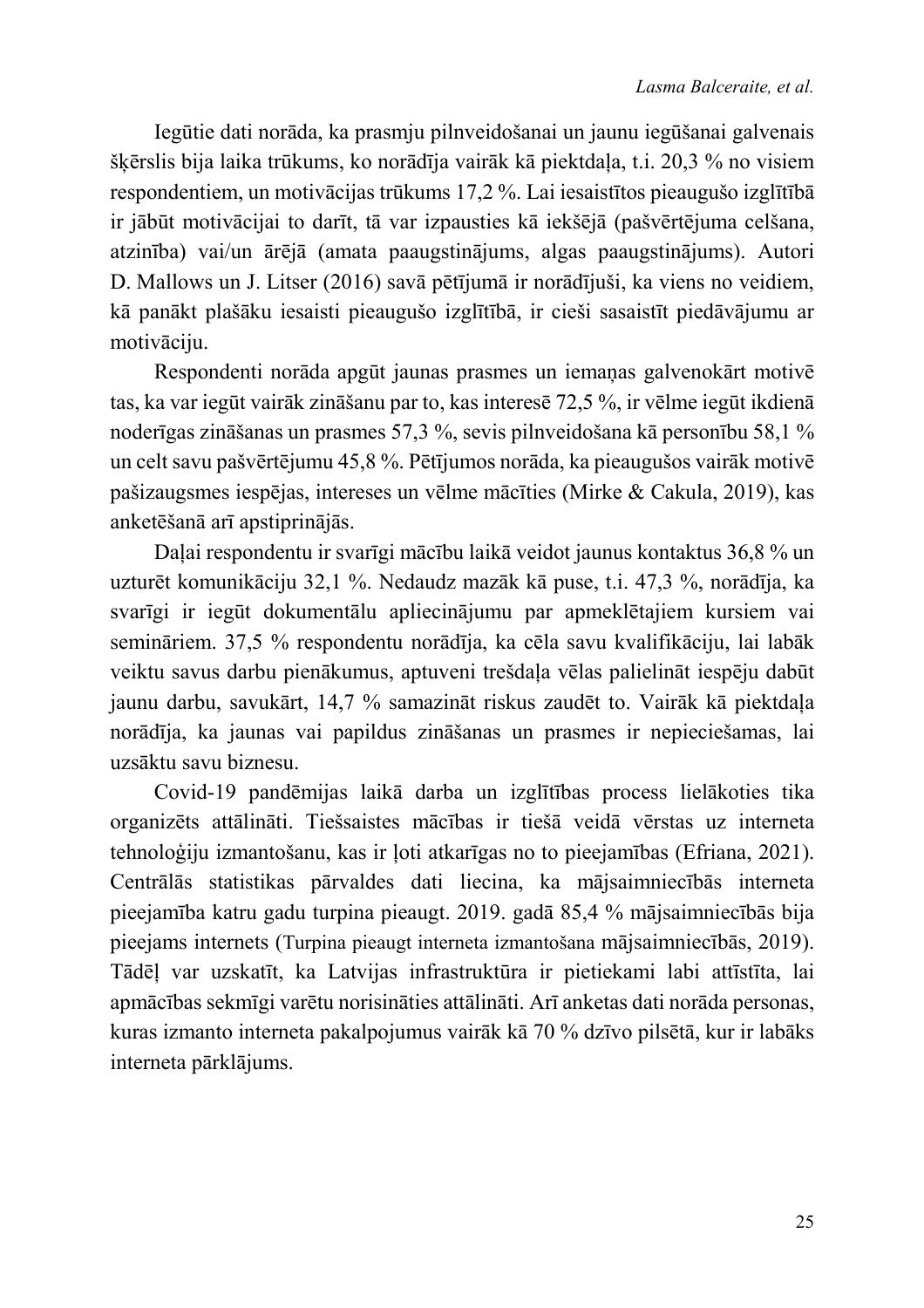

3. attēls. Mācību organizācijas forma līdz Covid-19 un pandēmijas laikā (gadījumu skaits, aptaujas dati) Figure 3 Learning organization form up to Covid-19 and during the pandemic (number of cases, survey data)

Anketēšanā tika noskaidrots, ka līdz Covid-19 pandēmijai mācību organizācijas forma "klātiene" bija ērtāka un pieejamāka 65,8 % respondentu, savukārt, pandēmijas laikā vai pēc pandēmijas vairs tikai šādu apmācības formu izvēlētos 34,4%, no 3. attēla redzams, ka puse izglītojamo priekšroku turpmāk dos kādai citai mācību organizēšanas formai, kas, galvenokārt, skaidrojams ar resursu ekonomiju, nemācoties klātienē, t.i. naudas un laika resurss, kas tiek patērēts dodoties uz mācību vietu.

Tiešsaistes mācības ir tālmācības dala, kas apvieno elektroniskās tehnoloģijas vai internetā balstītas tehnoloģijas. Tiešsaistes mācības ir mācību stundu organizēšana, lai sasniegtu lielas izglītojamo grupas (Efriana, 2021). No iegūtajiem datiem anketēšanā redzams, ka līdz Covid – 19 pandēmijai izmantojot e-platformas (piemēram, Zoom, Microsoft Team u.c.) izvēlējās vidēji 26,7 %, savukārt tagad tie būtu gandrīz 53,2 % no kopējā respondentu skaita. Tāpat vērojams, ka kombinētās mācības (daļa nodarbību klātienē, daļa e-platformās) būs pieprasītākas nekā līdz Covid-19 pandēmijai. Būtiski izmaiņas nav vērojamas mācību organizēšanas formai, ko turpmāk izvēlēties respondenti, t.i. neklātiene un pašizglītība, ko vidēji atzīmēja no  $25 - 30$  % no kopējā respondentu skaita. No aptaujas datiem var secināt, ka nākotnē klātienes mācību forma ar vien samazināsies, ja valsts politika uz to būs vērsta. Veiktajā pētījumā "Izvērtējums" par attālinātā darba ietekmi uz produktivitāti ilgterminā un priekšlikumu sagatavošana produktivitātes paaugstināšanai attālinātā darba apstākļos" (2021)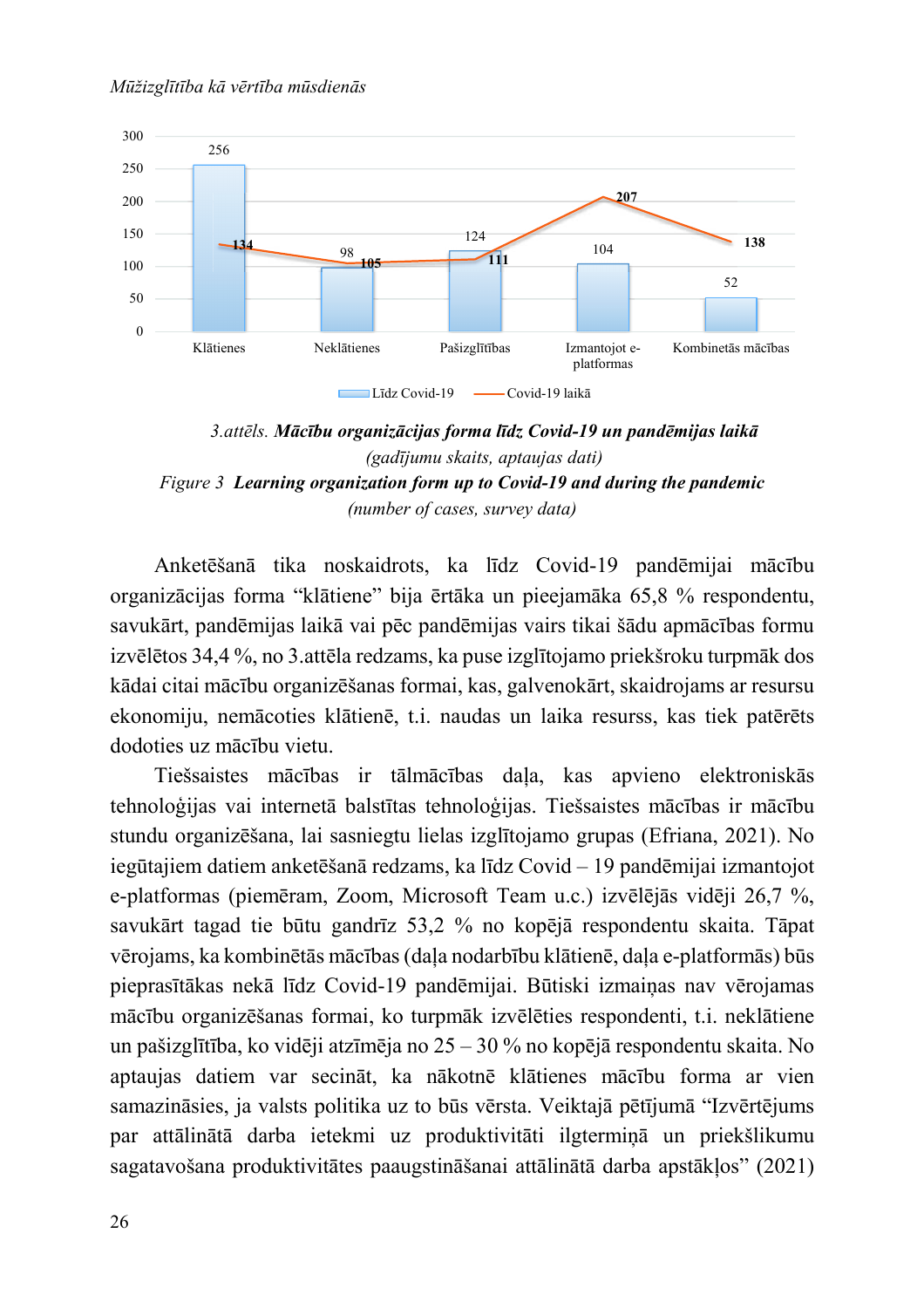aprēķini norāda, ka aptuveni 38 % no nodarbinātajiem potenciāli var strādāt attālināti, savukārt, izglītībā 68 %.

Pāreja no tradicionālajām mācību metodēm prasa jaunas vai papildus prasmes digitālajās tehnoloģijās (Howard, Boettcher, Justice, & Schenk, 2010). Vairāk kā 83,5 % respondentu bija norādījuši, ka šobrīd digitālās zināšanas netraucē apgūt jaunas prasmes, savukārt daļēji traucē vai traucē bija norādījuši 15,9%, kas ir vērtējams kā labs rezultāts, lai nākotnē mācību procesu varētu virzīt uz daļēji attālinātu izmantojot e-apmācību platformas.

Tādā veidā veiktais pētījums norādīja uz izglītības vērtību transformācijas nepieciešamību, kas jau uzsākta pandēmijas apstākļos un ir iegūta būtiska pieredze mācību procesa organizēšanai mūžizglītībā pēcpandēmijas posmā.

### Secinājumi

Pētījums veikts maģistra darba "Izglītības vērtību transformācija mūžizglītībā" ietvaros ar mērķi: noskaidrot Latvijas iedzīvotāju viedokli par esošām izglītības vērtībām mūžizglītībā, to salīdzināšanai pirms Covid-19 pandēmijas un pēcpandēmijas posmā.

Veiktā pētījuma rezultātā varam izdarīt vairākus secinājumus:

- Veicot publikāciju izpēti un novērošanu pedagoģiskajā darbā, varam 1. secināt, ka pēdējo divdesmit gadu laikā ir notikusi spēcīga izglītības transformācija, kas saskatāms tajā, ka agrāk cilvēki tiecās uz aroda un diploma iegūšanu, tad šobrīd spēcīgu lomu spēlē izglītojamā motivācija un emocijas procesa laikā. Zinātnieku pētījumi (Phan, H.P., Ngu, B.H., Lins, R.-Y., Wang, H.-W. & Shi, S., 2019) norāda uz to, ka skolotāja uzdevums ir rūpēties par katra izglītojamā labsajūtu, lai tas raisītu pozitīvas emocijas, kas ir svarīgs faktors mūžizglītībā.
- Pētījuma ietvaros veikta anketēšana, kas sastāv no 25 jautājumiem, kas  $2.$ tika sadalīti divos blokos: jautājumi, kas saistīti ar attieksmi pret esošām izglītības vērtībām, to salīdzināšanai pirms Covid-19 pandēmijas un pēc Covid-19 un respondentu demogrāfiskie dati, izglītība, darbības joma un nodarbinātība.
- Veiktā datu analīze saistībā ar:  $3.$ 
	- Ieguvumiem no izglītības;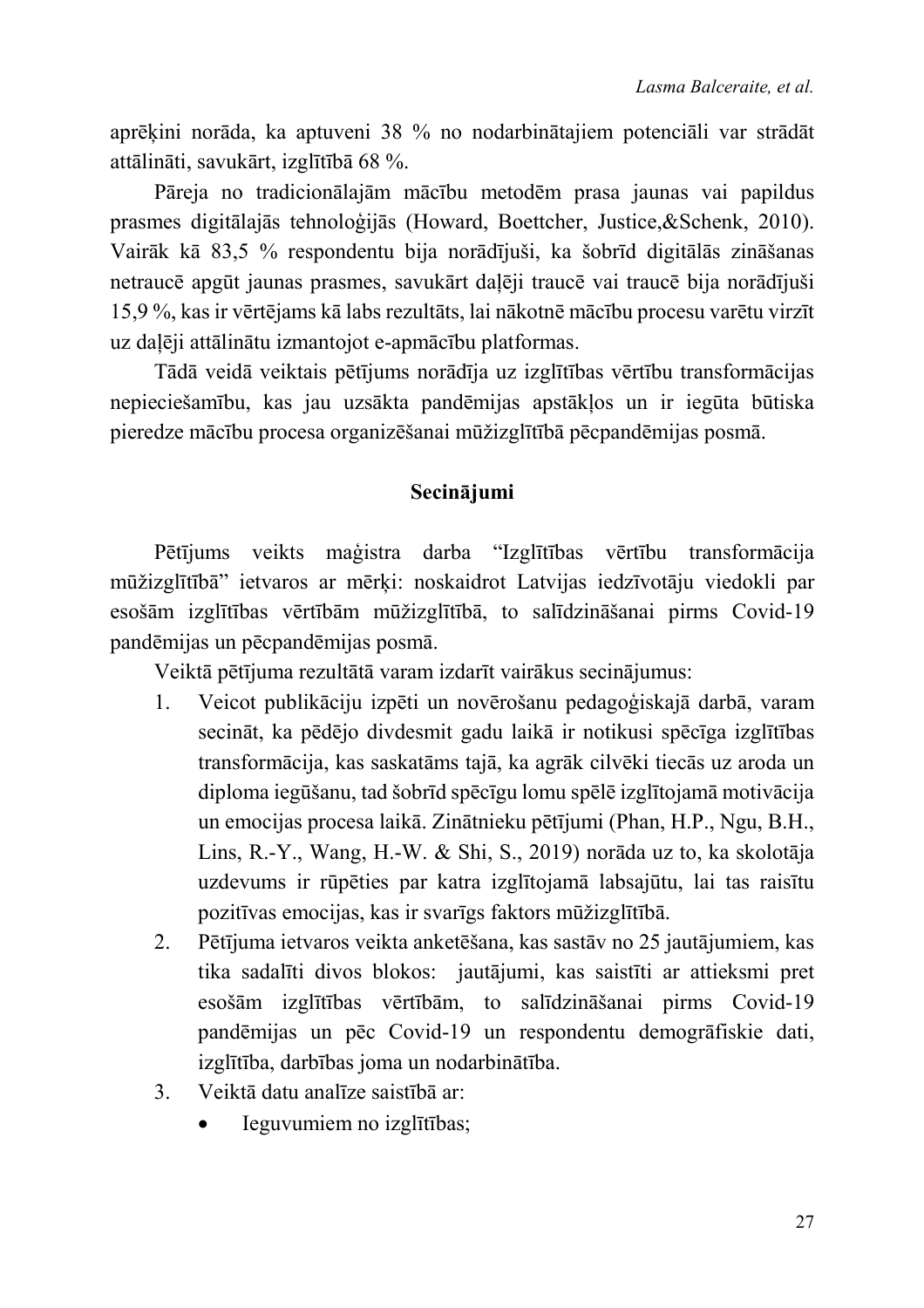- Iemesliem, kas atturēja no iesaistes pieaugušo mācībās Covid 19 laikā:
- Mācību organizācijas formām līdz Covid-19 un pandēmijas laikā, norādīja uz izglītības vērtību transformācijas nepieciešamību, kas jau uzsākta pandēmijas apstākļos un ir iegūta būtiska pieredze mācību procesa organizēšanai mūžizglītībā pēcpandēmijas posmā.

### **Summary**

Adult education is becoming an integral part of every person`s life and advancement towards certain goals. Many adults attempt to learn independently, by using information technology.

As a result of the study we can draw several conclusions:

- 1. By researching publications and observing pedagogical work, we can conclude that a powerful transformation of education has taken place over the last twenty years, which is evidenced by the fact that previously people sought to acquire a profession and a diploma, but nowadays a strong role is played by the motivation of learners and their emotions during the process. Studies by researchers (Phan, H.P., Ngu, B.H., Lins, R.- Y., Wang, H.-W. & amp; Shi, S., 2019) suggest that it is the teacher's task to take care of the well-being of each learner, by evoking positive emotions, which is an important factor in lifelong learning.
- 2. The study included a questionnaire of 25 questions that was divided into two blocks: questions related to the attitude towards current educational values in order to make a comparison between the period before and after the Covid-19 pandemic, and the demographics, education, scope of activity and employment of the respondents.
- 3. The data analysis performed in relation to:
	- $\bullet$  Benefits of education:
	- Reasons for not willing to participate in adult education during Covid-19;
	- Forms of learning organization before Covid-19 and during the pandemic, pointed out the need for transformation of educational values, which has already begun during the pandemic conditions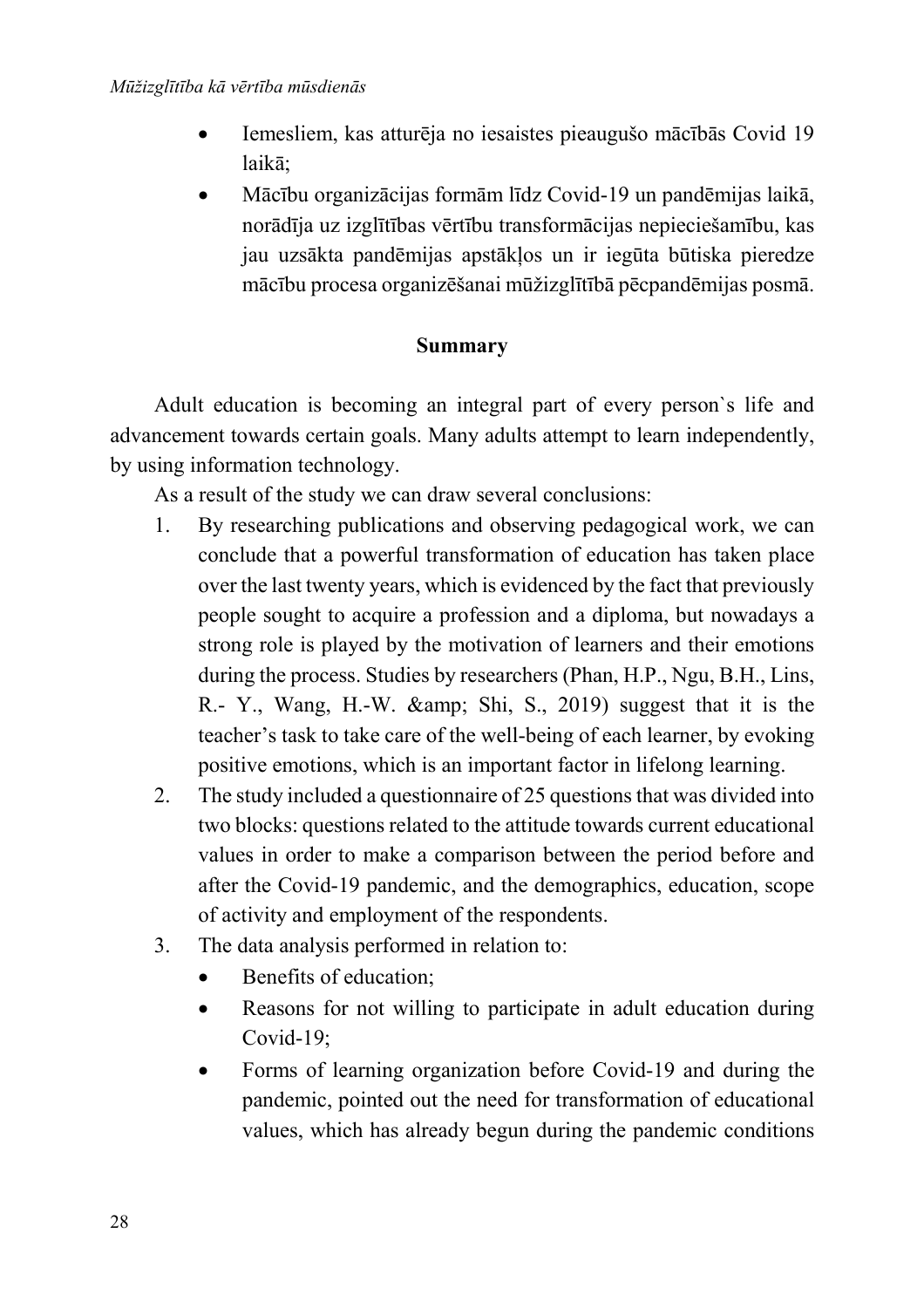and has provided significant experience for the organization of learning process in lifelong learning after the pandemic.

#### Acknowledgement



Raksts izstrādāts FLPP projekta "Izglītības vērtību transformācija kultūras  $un$ sociālas kopienas ekonomiskajai izaugsmei (IzVeTSKKEI)" Nr. lzp-202011-0178 ietvaros.

### Literatūra **References**

Austruma, S. (2009). Jauniešu vērtības patērētājsabiedrībā Latvijā. Retrieved from https://dspace.lu.lv/dspace/bitstream/handle/7/4694/21767-

Spodra Austruma 2012.pdf?sequence= $1&\text{dis}$ Allowed= $v$ 

- Bostrom, E., & Palm, T. (2020). Expectancy-value theory as an explanatory theory for the effect of professional development programmes in formative assessment on teacher practice. An international journal of teachers' professional development, Vol. 24, 539-558. DOI: 10.1080/13664530.2020.1782975
- Castaño Muñoz, J.; Redekers, K., Vuorikari, R., & Pendija, Ī. (2013). Open Education 2030: planning the future of adult learning in Europe. European Commission. Published by Taylor & Francis, Vol. 28, No. 3, 171-186. DOI:10.1080/02680513.2013.871199
- Efriana, L. (2021). Problems of Online Learning during Covid-19 Pandemic in EFL Classroom and the Solution. JELITA: Journal of English Language Teaching and Literature, Volume 2, Number 1, 38-47. Retrieved from

https://jurnal.stkipmb.ac.id/index.php/jelita/article/view/74/52

- Howard, C., Boettcher, J., Justice, L., & Schenk, K. (2005). Encyclopaedia of distance learning. *Volume 2.* Idea Group, USA, Gregory C. Sales. Developing online Faculty competencies.
- Izglītības attīstības pamatnostādnes 2021.-2027.gadam "Nākotnes prasmes nākotnes zinātnes sabiedrībai"  $(2020).$ Retrieved from **Izglītības**  $un$ ministrija. https://www.izm.gov.lv/sites/izm/files/iap2027 projekta versija apspriesana 16072020  $1$  2.pdf
- Izglītības likums (1998). Pieejams: Latvijas Republikas tiesību akti. Retrieved from https://likumi.lv/ta/id/50759-izglitibas-likums
- Izvērtējums par attālinātā darba ietekmi uz produktivitāti ilgtermiņā un priekšlikumu sagatavošana produktivitātes paaugstināšanai attālinātā darba apstākļos (2021). Retrieved from https://www.em.gov.lv/lv/media/4223/download
- Latvijas produktivitātes ziņojums (2020). Retrieved from https://www.em.gov.lv/lv/media/ 8753/download